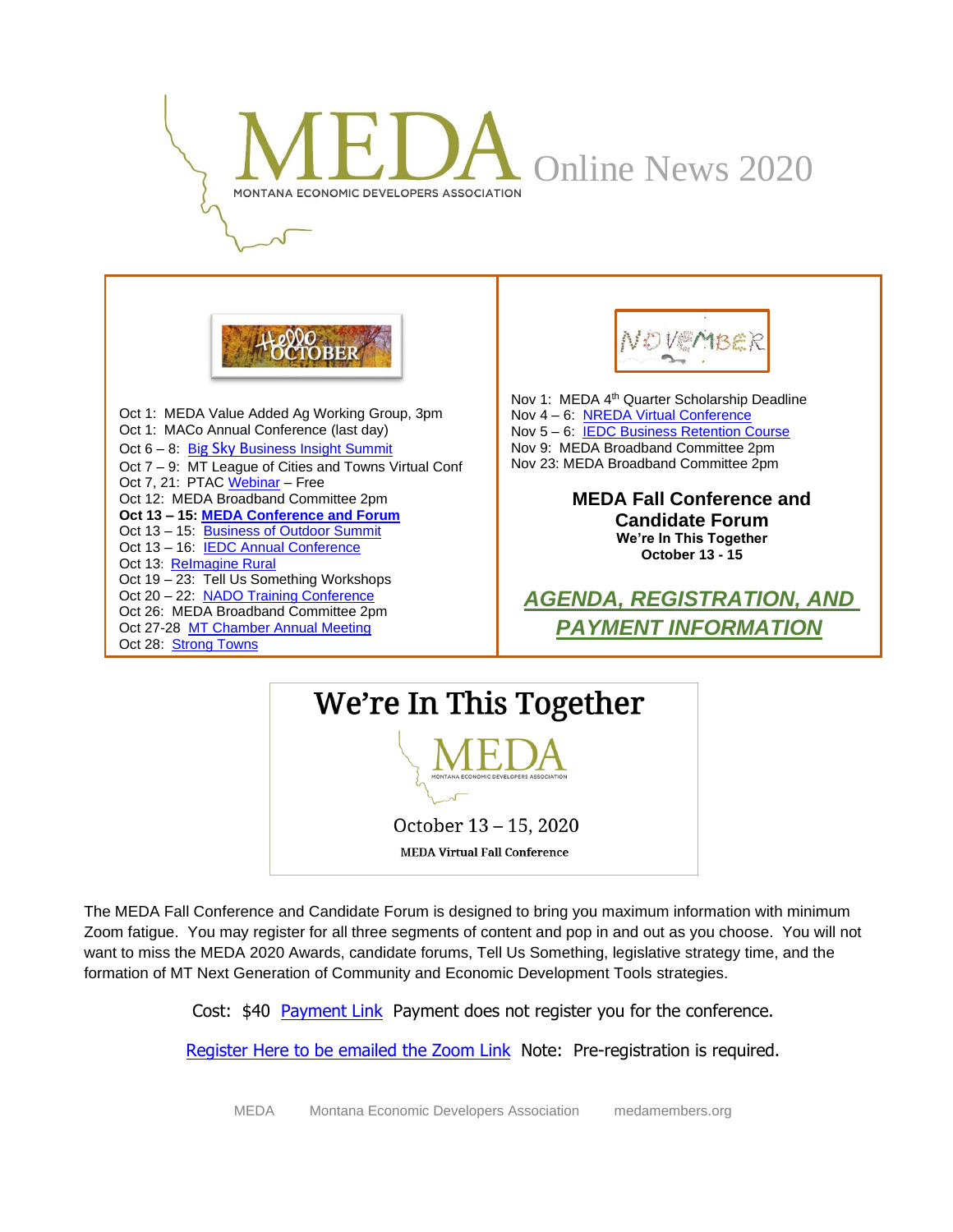#### **MEDA MEMBER NEWS**

MEDA's membership continues to grow! We have a new Bronze Membership Sponsor: Montana Cooperative Development Center. Memberships with this sponsor level include Tracy McIntyre, Juanetta Keeler, Donnie Harvell, and Davey Madison. Thanks, MCDC, for your support. Another new member, Robert Camoin, comes to us all the way from New York. Robert owns Camoin Associates and is doing economic development work in Montana. Learn more about Camoin Associates [here.](https://www.camoinassociates.com/)



Many of you may remember a colleague who recently passed away: Mitch Copp. Mitch worked for over 35 years with USDA in Wyoming and Montana. Mitch was key to countless project success stories all across Montana.

A MEDA member was recently honored. The Montana Small Business Development Center Network,



headquartered at the Montana Department of Commerce, announced recently that Regional SBDC Director for the Wolf Point Region Shandy Hanks Moran has been named the 2020 Montana "State Star." The State Star is a national honor that recognizes outstanding performers from Small Business Development Centers around the country.

#### **2020 MEDA AWARDS**



At long last, MEDA's 2020 Award Winners will be announced. To learn of the winners "live" you must register for the MEDA conference and join us at 8:30am, October 13<sup>th</sup>. [Register here.](https://www.medamembers.org/media/userfiles/subsite_48/files/MEDA%20Fall%20Conference%202020%20Agenda.pdf)



### **MT NEXT GENERATION OF TOOLS REPORT NOW ONLINE**

You will want to take some time to review and become familiar with the Montana Next Generation of Community and Economic Development Tools Report. The [final version](https://www.medamembers.org/media/userfiles/subsite_48/files/2020-09-09%20MEDA%20Next%20Generation%20Analysis%20FINAL.pdf) is now online for your thoughtful review. Please be prepared to share your thoughts and comments during the MEDA Fall Conference, October 13 – 15.

#### **TELL US SOMETHING and more MEDA scholarships**



The MEDA Rick Jones Memorial Scholarship Q4 is now open; deadline is November 1<sup>st</sup>. [Apply today.](https://www.medamembers.org/membership/scholarships)

Thanks to MT CARES Act funding, MEDA is offering scholarships for a very unique Professional Development Training. You will be introduced to the importance of storytelling in your community and economic development network during the MEDA conference. This introduction will no doubt convince you to sign up for MEDA Professional Development

workshops October 19 – 23, with Marc Moss. A special event will be held the end of October for your stories to be shared. Just think how this training will prepare you for the fast approaching Legislative session!

[Register for the Tell Us Something MEDA Professional Development Training](Register%20for%20the%20Tell%20Us%20Something%20workshop.)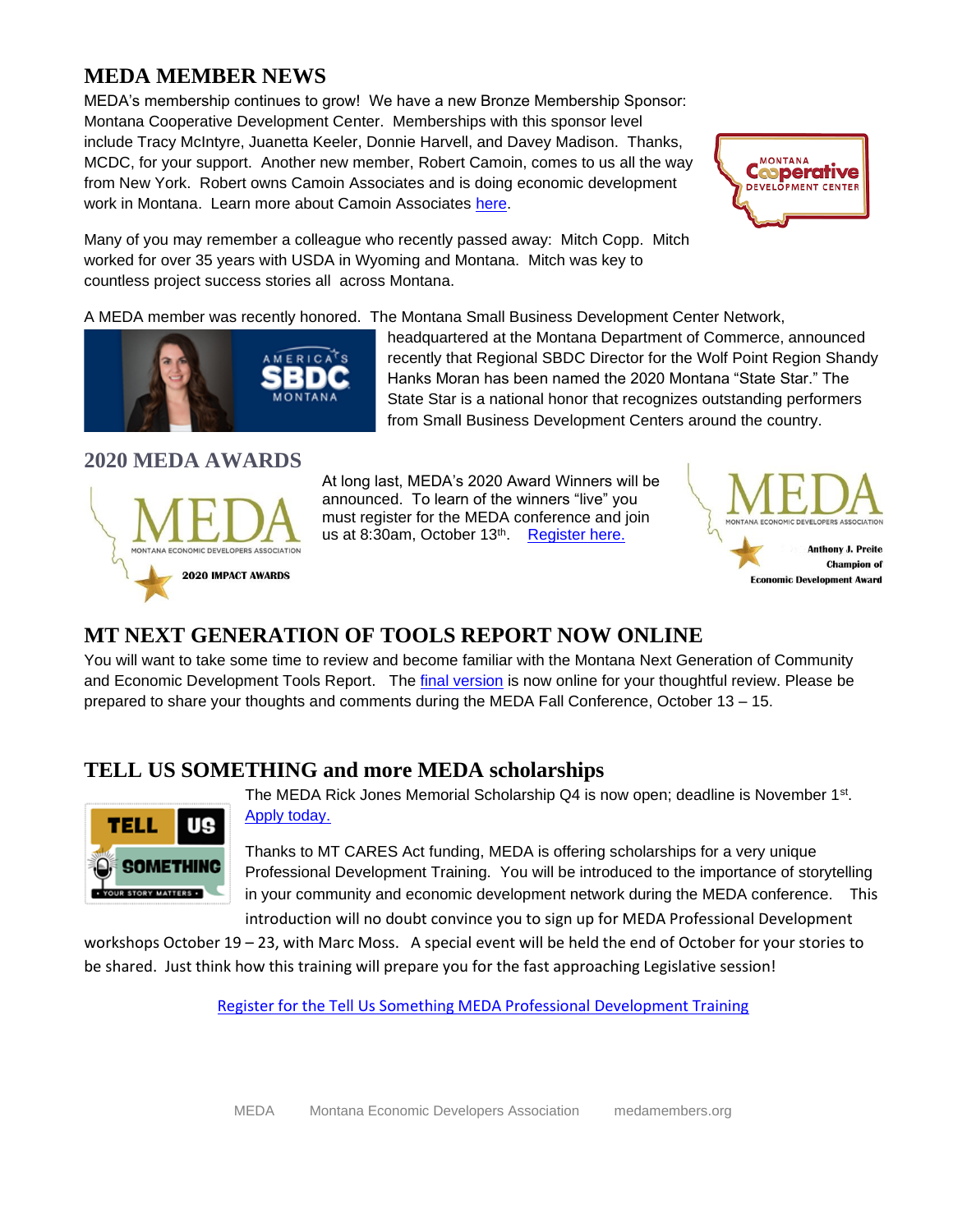#### **UPDATE: MEDA WORKING GROUPS and COMMITTEES**

All partners, including MEDA Members and Non-Members, are welcome to join a Working Group.

- o **MEDA Value Added Ag Working Group –** Our newest working group is chaired by Paddy Fleming.The group is just getting started but you can see its progress on the [webpage.](https://www.medamembers.org/working-groups/value-added-agriculture)Next meeting: October 1st, 3pm.
- o **MEDA Community Review Working Group** This [working group](https://www.medamembers.org/working-groups/community-review-working-group) is all about assisting with MEDA's Community Review process and switching to a virtual format. The group is also considering a "neighborhood" assessment for areas such as Billings Heights. Troy is Montana's first virtual Community Review. [Check out the Troy success here.](https://www.medamembers.org/resources/community-reviews)
- o **MEDA [Remote Work](https://www.medamembers.org/working-groups/remote-work/?cat=Remote+Work) Working Group** This working group is collaborating to develop marketing and information to encourage remote workers to consider Montana and build a support network for teleworkers. **[Notes](https://www.medamembers.org/working-groups/remote-work/?cat=Remote+Work)**
- o **The MEDA CRDC Working Group** is meeting regularly and networking to share innovative ideas to sustain their organizations and businesses across the state.
- o **MEDA Broadband Committee** was formed as a result of the NextGen report. Strategies are in the works to improve Montana's broadband access; meetings are held the 2<sup>nd</sup> and 4<sup>th</sup> Monday of each month, at 2pm. **Webpage** Tracy McIntyre is serving as Chair.
- o **Legislative Committee** –This committee has begun meeting with Rick Edwards serving as Chair; if you would like to join in the conversations, contact [Gloria.](mailto:gloria@medamembers.org?subject=Legislative%20Committee%20) MEDA is gearing up for the 2021 Legislative Session.

#### **MEDA COMMUNITY REVIEW - Troy**

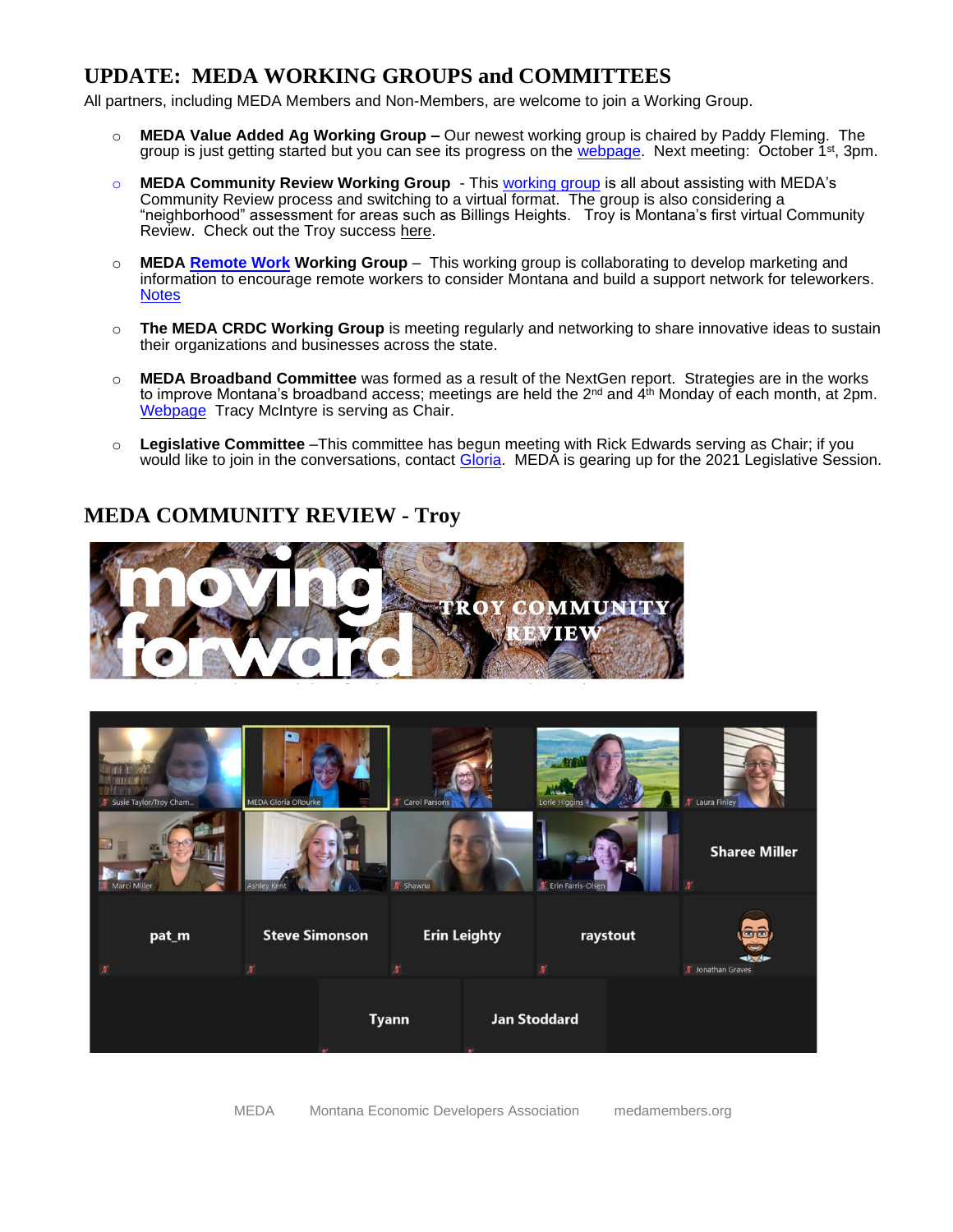We did it! The Troy Home Team and the Troy Visiting Teams have conducted both Phase 1 and Phase 2 to move Troy forward. Listening Sessions took place September 8 – 10 with a virtual town hall meeting held the night of the 10<sup>th</sup>. You can watch the Town Hall Meeting, read the Phase 1 Report and review the powerpoint for presentations [here.](https://www.medamembers.org/resources/community-reviews) Phase 2 took place September 28<sup>th</sup>; a dynamic visiting team joined the people of Troy virtually to dig deep into issues the community wishes to address. For more information on Community Reviews, visit [WeCAN.](https://www.communityreview.org/)

#### **TOOLS AND OPPORTUNITIES FOR YOU**

Check out the information below to learn of new tools and opportunities for you as you work in the field of Economic Development.

 $\Rightarrow$  [Some great reading for you](https://www.linkedin.com/pulse/great-reset-economic-development-maury-forman/) from Maury Forman



 $\Rightarrow$  Learn to conduct Ripple Effects Mapping [Register](https://www.harbingerconsult.com/ripple-effects-mapping) Ripple Effects Mapping — Capturing the Stories of Impact in Community Programs THURSDAYS, OCTOBER 22 - NOVEMBER 12, 2020

[Register Here for the Summit](https://www.eventbrite.com/e/big-sky-business-insight-summit-registration-120270746039)



#### **[IEDC Training Courses List](https://www.iedconline.org/web-pages/professional-development/iedc-training-courses/)**

**USDA Implements** *the OneRD Guarantee Loan Initiative* **USDA is implementing the [OneRD Guarantee Loan Initiative,](https://gcc02.safelinks.protection.outlook.com/?url=https%3A%2F%2Flnks.gd%2Fl%2FeyJhbGciOiJIUzI1NiJ9.eyJidWxsZXRpbl9saW5rX2lkIjoxMDIsInVyaSI6ImJwMjpjbGljayIsImJ1bGxldGluX2lkIjoiMjAyMDA4MzEuMjYzMzM4NDEiLCJ1cmwiOiJodHRwOi8vd3d3LnJkLnVzZGEuZ292L29uZXJkZ3VhcmFudGVlIn0.wcasRr2thSn6_6aVFFmeAdKrKHeZfV2Fl9RKC_2Iyzs%2Fs%2F1017913156%2Fbr%2F83006520749-l&data=02%7C01%7C%7Cd610bdd5a9b14629ac6808d84dc91a40%7Ced5b36e701ee4ebc867ee03cfa0d4697%7C0%7C0%7C637344873410630566&sdata=9A1Wqq8eLEdLYOfSB7HYR2Pf%2BFCyW2ANSjXi9FyWFWM%3D&reserved=0) that will help lenders apply for loan guarantees to support rural businesses, infrastructure and community facilities and increase private investments in rural America.**

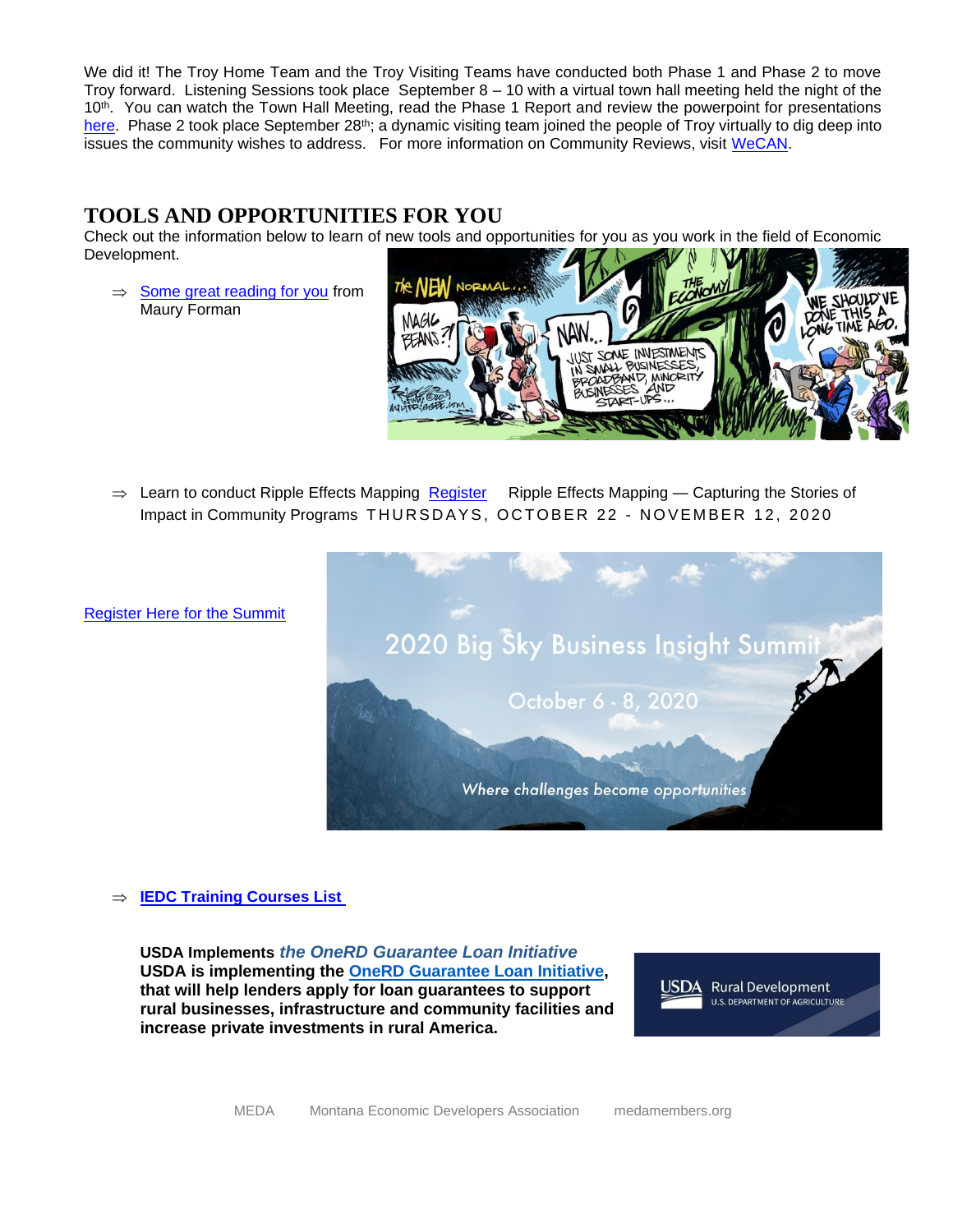#### **GRANT RESOURCES**

- $\Rightarrow$  MEDA is a member of [GrantStation.](https://grantstation.com/index.asp) Email [gloria](mailto:gloria@medamembers.org) if you would like the username and password.
- $\Rightarrow$  Check out this [grant source](http://health.umt.edu/ccfwd/resource_library/org_resources/grantwriters/default.php) from the University of Montana.
- $\Rightarrow$  **MSU Extension** has a great list of grants! <http://msucommunityresources.org/GrantOpportunities.html>
- **USDA Value Added Producer Grants** Cooperatives may receive priority when they apply for the [Value-Added Producer Grant \(VAPG\).](https://gcc02.safelinks.protection.outlook.com/?url=https%3A%2F%2Flnks.gd%2Fl%2FeyJhbGciOiJIUzI1NiJ9.eyJidWxsZXRpbl9saW5rX2lkIjoxMDksInVyaSI6ImJwMjpjbGljayIsImJ1bGxldGluX2lkIjoiMjAyMDA3MjAuMjQ2MzYyMTEiLCJ1cmwiOiJodHRwczovL2djYzAyLnNhZmVsaW5rcy5wcm90ZWN0aW9uLm91dGxvb2suY29tLz91cmw9aHR0cHMlM0ElMkYlMkZsbmtzLmdkJTJGbCUyRmV5SmhiR2NpT2lKSVV6STFOaUo5LmV5SmlkV3hzWlhScGJsOXNhVzVyWDJsa0lqb3hNVGNzSW5WeWFTSTZJbUp3TWpwamJHbGpheUlzSW1KMWJHeGxkR2x1WDJsa0lqb2lNakF5TURBM01UVXVNalEwTXpFMk1ERWlMQ0oxY213aU9pSm9kSFJ3Y3pvdkwzZDNkeTV5WkM1MWMyUmhMbWR2ZGk5d2NtOW5jbUZ0Y3kxelpYSjJhV05sY3k5MllXeDFaUzFoWkdSbFpDMXdjbTlrZFdObGNpMW5jbUZ1ZEhNaWZRLjNhcldDUXcxX3laMnUtRjZaSzB1N3FOMnBVT0daWlZZWTdVeVNWNG4yNDQlMkZzJTJGOTg1OTg3NTUlMkZiciUyRjgxMDkxMDI0MDgwLWwmZGF0YT0wMiU3QzAxJTdDJTdDOTMxNDY4MGRiNWUxNDRkYWIyZTgwOGQ4MmNjNGY3ZmElN0NlZDViMzZlNzAxZWU0ZWJjODY3ZWUwM2NmYTBkNDY5NyU3QzAlN0MwJTdDNjM3MzA4NTcxNzczNTU5Nzc5JnNkYXRhPWI0b1k4SGJvJTJGZUdQOUlRS0wyOWo5SkVkM0pQY3ZaWDdoeGZ5REpaZm9vbyUzRCZyZXNlcnZlZD0wIn0.yV-qxrI8PHjYC8tMFNAAG-QRhrdTFO9itSVd-q0SdO4%2Fs%2F1017913156%2Fbr%2F81265051134-l&data=02%7C01%7C%7Ca01df15a9a6d4f61adef08d82ce7b17b%7Ced5b36e701ee4ebc867ee03cfa0d4697%7C0%7C0%7C637308720910102558&sdata=VP2v%2FZZYFbZTXuoxotchYmF0CEuPj6zm0kmXUxnedSQ%3D&reserved=0) The VAPG program helps agricultural producers to fund new processing facilities with the goal of creating new products and expanding on marketing opportunities. The maximum grant amount is \$250,000.



## **6 Made in Montana Companies to Produce 'Montana Aware' Masks**

*25,000 masks will be distributed to Montana's Convention and Visitors Bureaus and Tourism Regions*



In a press release in late September, the Montana Department of Commerce announced that six Made in [Montana](https://www.visitmt.com/montana-aware) program members will produce 25,000 masks as part of the state's "Montana Aware" initiative to promote safe and responsible fall travel. The following six companies will produce the masks at their Montana-based facilities: Montana Robe Company in Belgrade, Glacier Clothing Company in Columbia Falls, Rebekah Jarvey in Havre, 406 Creative Vibe in Missoula, REcreate Designs in Polson, and Red Ants Pants in White Sulphur Springs.